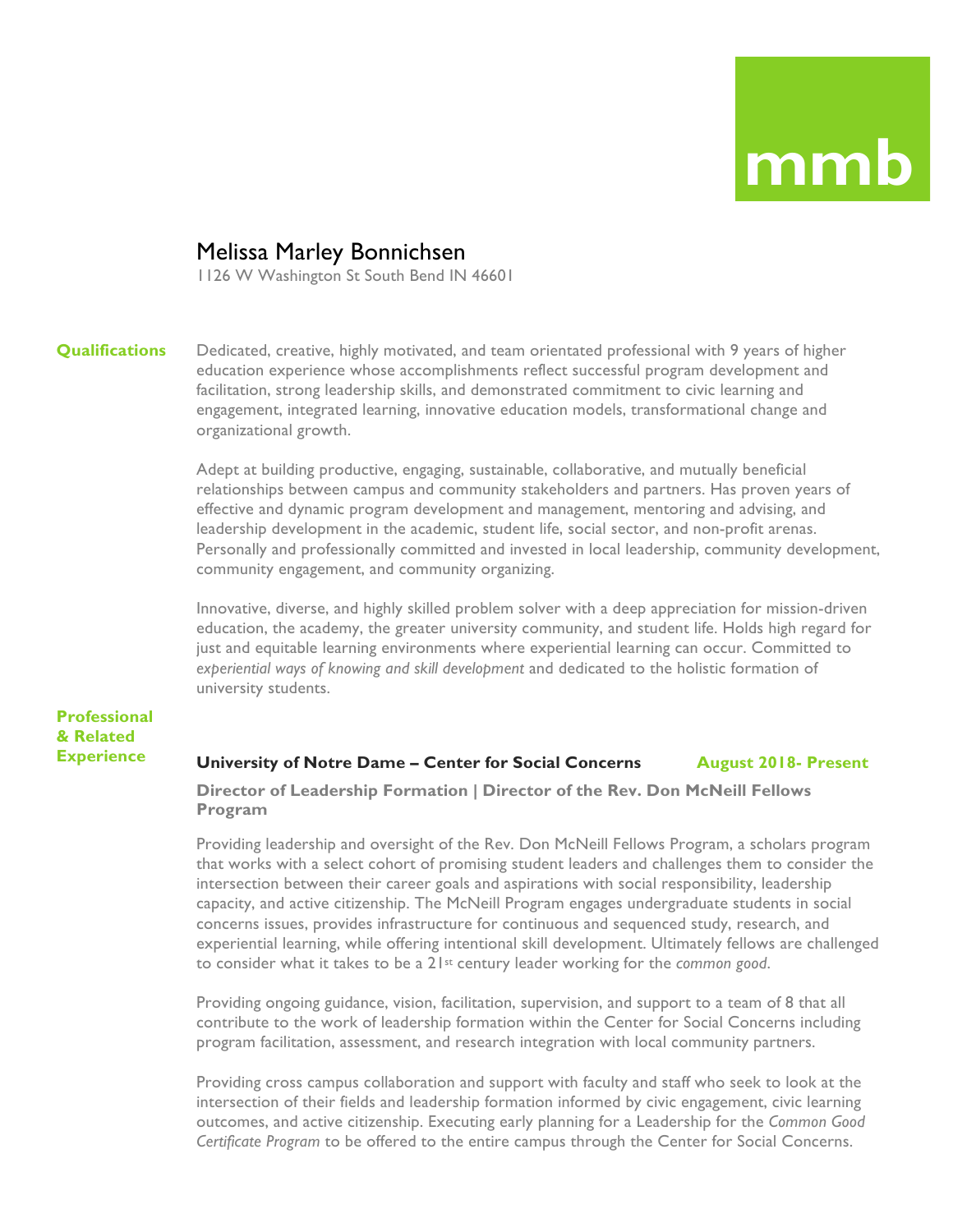Providing oversight for center-wide student leader formation and training for roughly 300 undergraduates serving in numerous leadership capacities throughout the center and guidance over an annual program budget as well as intentional collaboration with advancement to secure further endowed funding for the program.

Offering leadership, direction, and ideation to center associate directors in the area of strategic planning and the center's role in social innovation and innovation education – *innovating for the common good.*

### **University of Notre Dame – Center for Social Concerns August 2013- August 2018**

### **Director of Social Concerns Seminars | Concurrent Instructor for the CSC**

Provided superior oversight and facilitation of curriculum development, teaching, creation, assessment, and coordination for a series of twenty to twenty four 8-week 1-credit servicelearning immersion courses facilitated by various staff and faculty at the Center and beyond for 800+ Notre Dame Undergraduates.

Provided oversight, facilitation, and guidance over an annual program budget and a program endowment in addition to strong collaboration with the center's advancement director and numerous development directors at the university.

Partnered with over 125 national community organizations willing to work with our program and students as we worked alongside each other in mutually beneficial relationships employing best practices of community based learning and consistent assessment.

Provided regular curriculum development, teaching, instruction, and assessment for annual Social Concerns Seminars including but not limited to: *Hands of St. Andre* (fall), *Urban Plunge- The Church in Action* (winter), *Causes of Homelessness* (winter), *Migrant Experience Seminar* (spring), *Appalachia Experience* (spring), and *Leadership in Social Concerns* (both fall and spring).

Provided key leadership and administration of Social Concerns seminars student leader development program (120 undergraduate, graduate, and doctoral students) including recruitment, training, assessment, and facilitation of the Leadership Seminar and all aspects of the program.

Provided sustained collaboration with students, faculty, staff, and community representatives to facilitate creative learning and related research initiatives that have positive effects for community partners, students, faculty, staff and the University.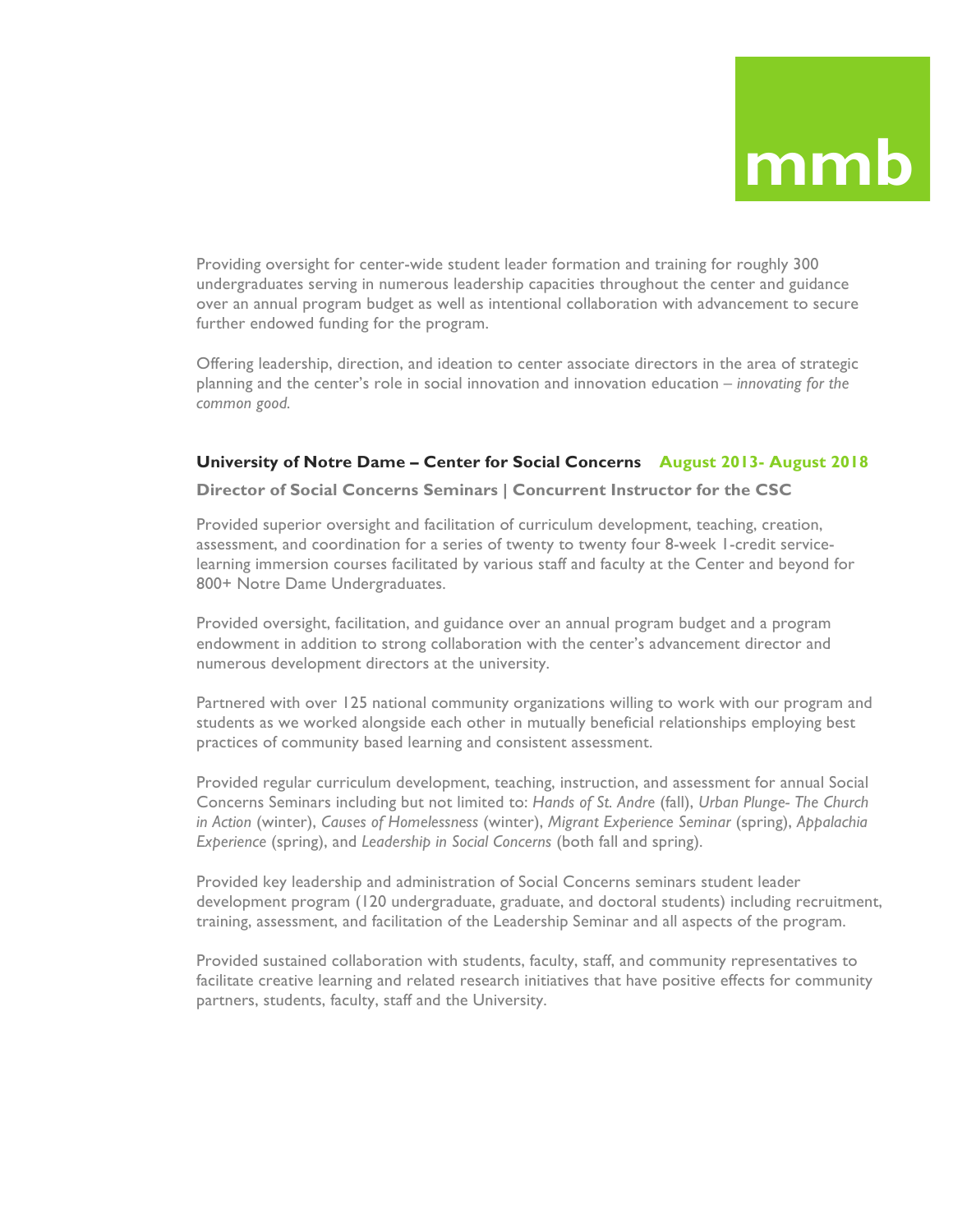### **University of Portland** –*Moreau Center for Service and Leadership* **January 2009-August 2013 Assistant Director of Service and Community Partnership**

Provided superior oversight, facilitation, training, curriculum development, and recruitment for four major student-led university programs housed within the Moreau Center: Community Service Work Study (CSWS), Campus Volunteer Coordinators (CVC), Interns for Justice summer internships (IFJ), and Service Learning Immersion Coordinators (SLIC). Through steady program management, while staying within budget constraints and initiating a growing number of student leadership positions, student participation exponentially increased within these programs.

Provided one-to-one mentorship, coaching, training, and leadership development for 40 student leaders annually, leading within four major student-led university programs housed within the Moreau Center.

Fostered and developed intentional and sustainable ongoing, mutually beneficial relationships with local community partners for academic and co-curricular service learning. Provided university service learning program support for community partners including faculty, student, and staff site referrals in addition to nurturing and facilitating collaborative university-community partner initiatives on and off campus.

Provided program development and student leader advisement for over 19 student leaders, leading over 200 students on eight 1-4 weeklong service learning immersion experiences annually. Service learning opportunities that range from Collegiate Challenge housing build, Urban Policy Plunge, Ashoka Social Entrepreneurship Experience, Civil Rights Deep South Tour, to the Service Plunge-the University of Portland's first year student initial community engagement primer. Provided ongoing training, mentoring, program development, counsel, and evaluation in addition to participating alongside student participants and student leaders in these noted service learning immersions.

Provided key leadership in the development and formulation of the growing CVC program, including community partner placement discernment, student and supervisor training, mentoring, and continuous program evaluation to improve student and community partner experience and to ensure that maximum benefits for both the community partner, and the university are obtained.

Provided key leadership and program development of the Moreau Center's summer internship program, *Interns for Justice*, including securing annual funding, curriculum development, and program oversight and facilitation. Since the summer of 2011, *Interns for Justice* have offered over 120,000 hours of service to communities in need.

Founded the *UP AshokaU Social Entrepreneurship Project,* a social entrepreneurial service learning initiative in collaboration with the University of Portland's Pamplin Business School and the University of Portland's Entrepreneurship Center that seeks to engage a diverse group of university students in social entrepreneurship leadership through a year-long project which includes engagement with *AshokaU* and their yearly conference, social impact projects based in the local community, and the participation in a TEDx event.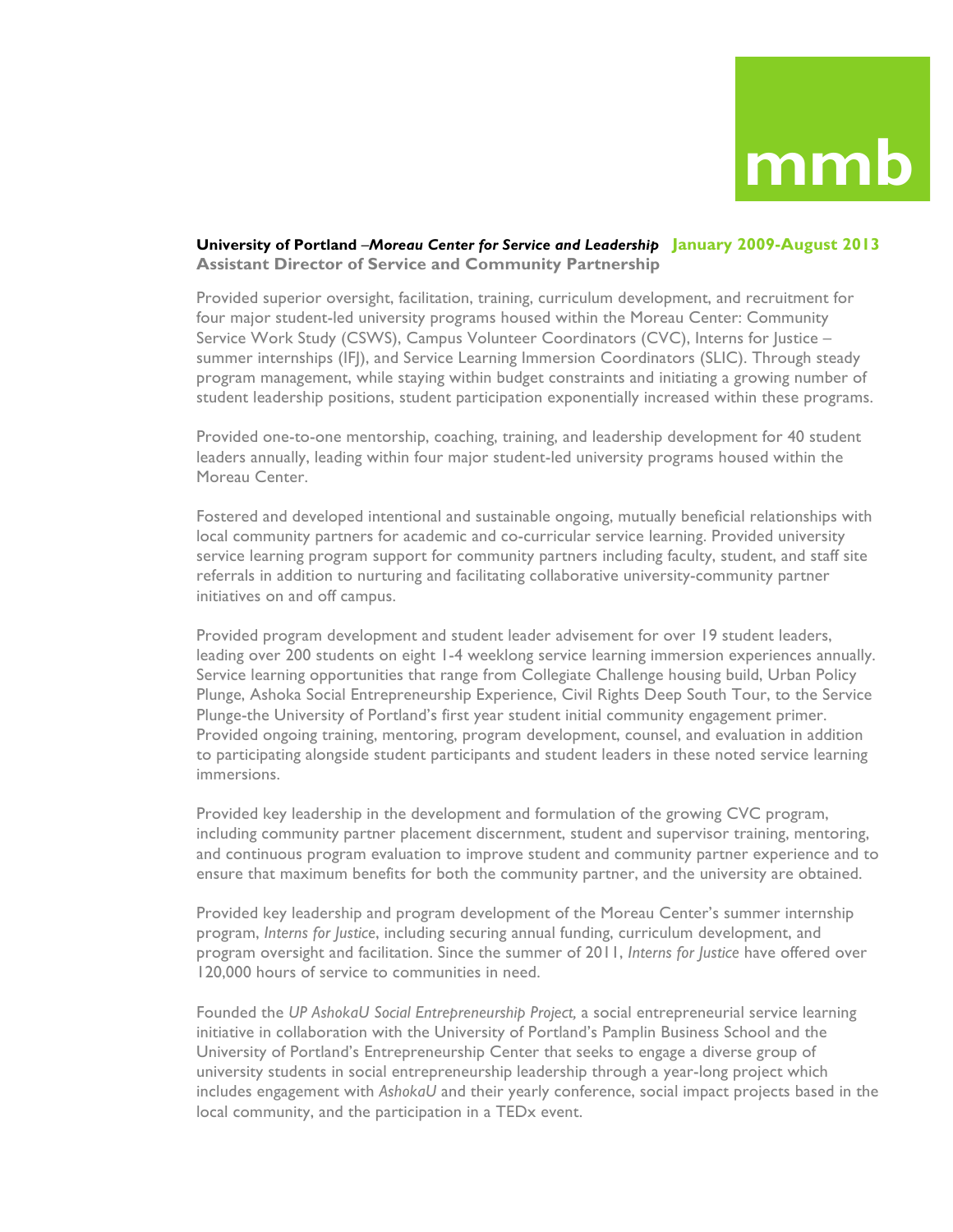Acquired \$20,000 in funding for the center's summer *Interns for Justice* program and authored three \$5,000.00 grants, which were awarded on behalf of Moreau Center service learning programming. The 20K will go to fund the center's summer *Interns for Justice* program- which is exponentially growing each year, while the 5k has funded the *UP AshokaU Social Entrepreneurship Project*, a pilot social entrepreneurial service learning leadership initiative in collaboration with the University of Portland's Pamplin Business School, for the last two years.

Provided key administrative and program managerial duties including event planning, event execution, volunteer recruitment, cross division and interdisciplinary collaboration, in addition to web and office management.

### **George Fox University -Seminary January 2009-May 2010**

### **Graduate Lecturer/ Course Assistant**

Provided course assistance for three graduate seminary courses including paper and test grading, online module development and facilitation, course development and implementation, mentored and counseled students in areas of academic advisement and facilitated group discussions.

Created and facilitated class discussions around issues of race, gender, injustice, poverty, and theology within the context of church history and its relevance to our current theological and secular context. Lectured for professors on various topics: feminist liberation thought and theory, 16th century female mystics, modern church history, and Ignatian Spirituality.

### **Metropolitan Alliance for Common Good (IAF) -PDX February 2008-May 2010**

### **Volunteer Community Organizer**

Participated in local and National community organizing training through the International Areas Foundation. Analyzed power systems, inequitable relationships, community workings, and strategies to leverage or gain power for marginalized people groups and those without power. Gained tools to equip in community partnership, engagement, and organizing.

Facilitated Fall 2009 MACG Assembly Meeting, attended by over 150 local organizers, and participated in the year's listening season in addition to engaging in community conversations and implementation of organizing steps within my local institution – Redeemer Lutheran Church/ Leaven Project.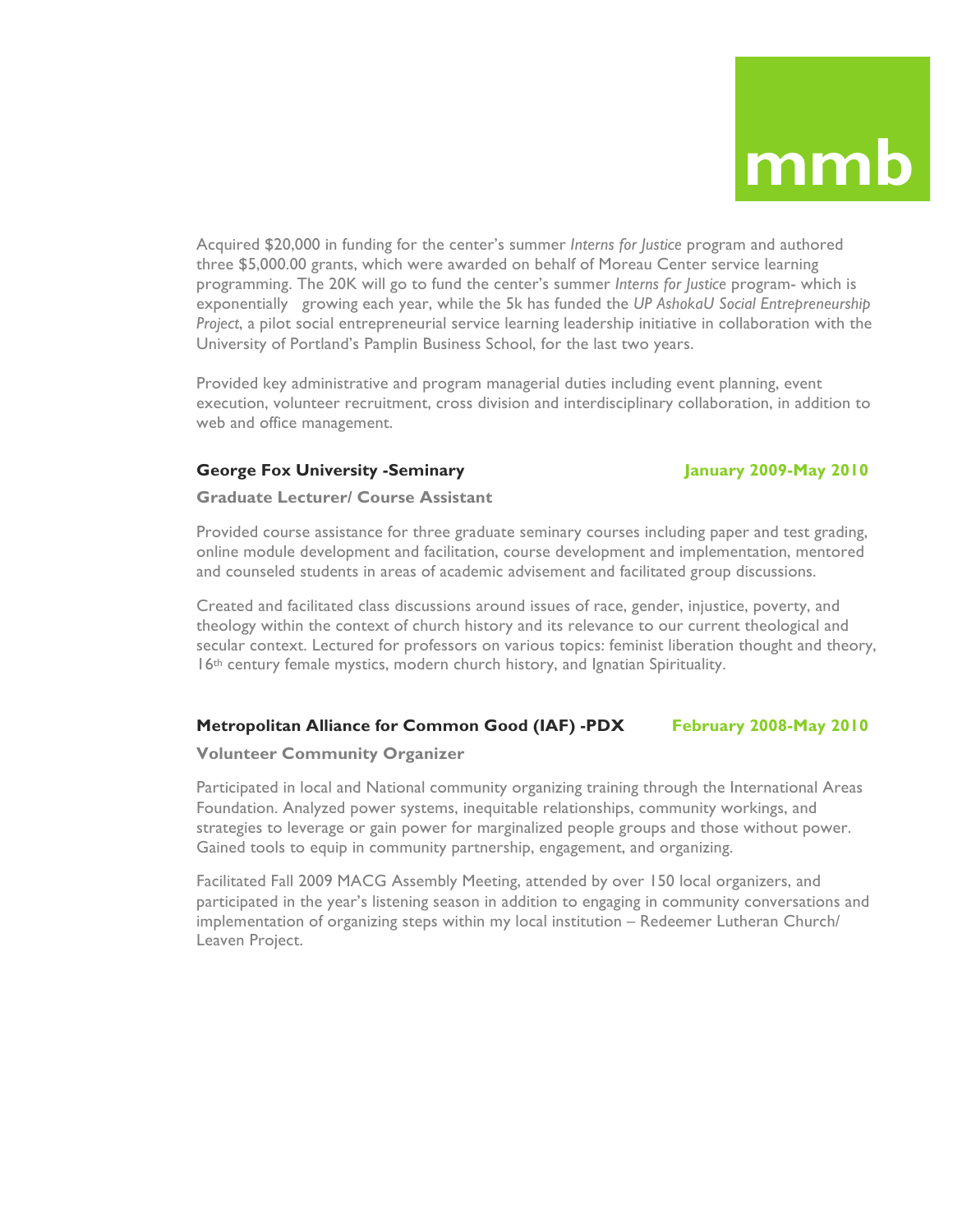

### Palma Ceia Presbyterian Church -Tampa FL **August 2003-May 2007**

**Director of Student Ministries and Youth Education (6x12)**

Developed, implemented, facilitated, and oversaw Christian education and youth programming for 150 youth, middle and high school students. Recruited and coordinated a team of youth workers, teachers, and trip leaders annually. Facilitated weekly Christian education classes, service learning opportunities, and youth programming in addition to monthly outings in the region. Mentored, counseled, and encouraged students and families in addition to teaching and curriculum development.

Provided key leadership in youth education and programming within the community and performed church administrative and financial duties including implementing and maintaining an annual budget.

Developed, facilitated, and implemented the *SET* program *– Service Experience Trips*. Oversaw and participated in 16 domestic and international service trips for youth 6x12 and leaders in addition to providing key leadership in fundraising efforts for this program

Created opportunity for students to engage in local service opportunities. Collaborated with community partners in addition to developing and facilitating an annual weeklong local service trip for youth and leaders.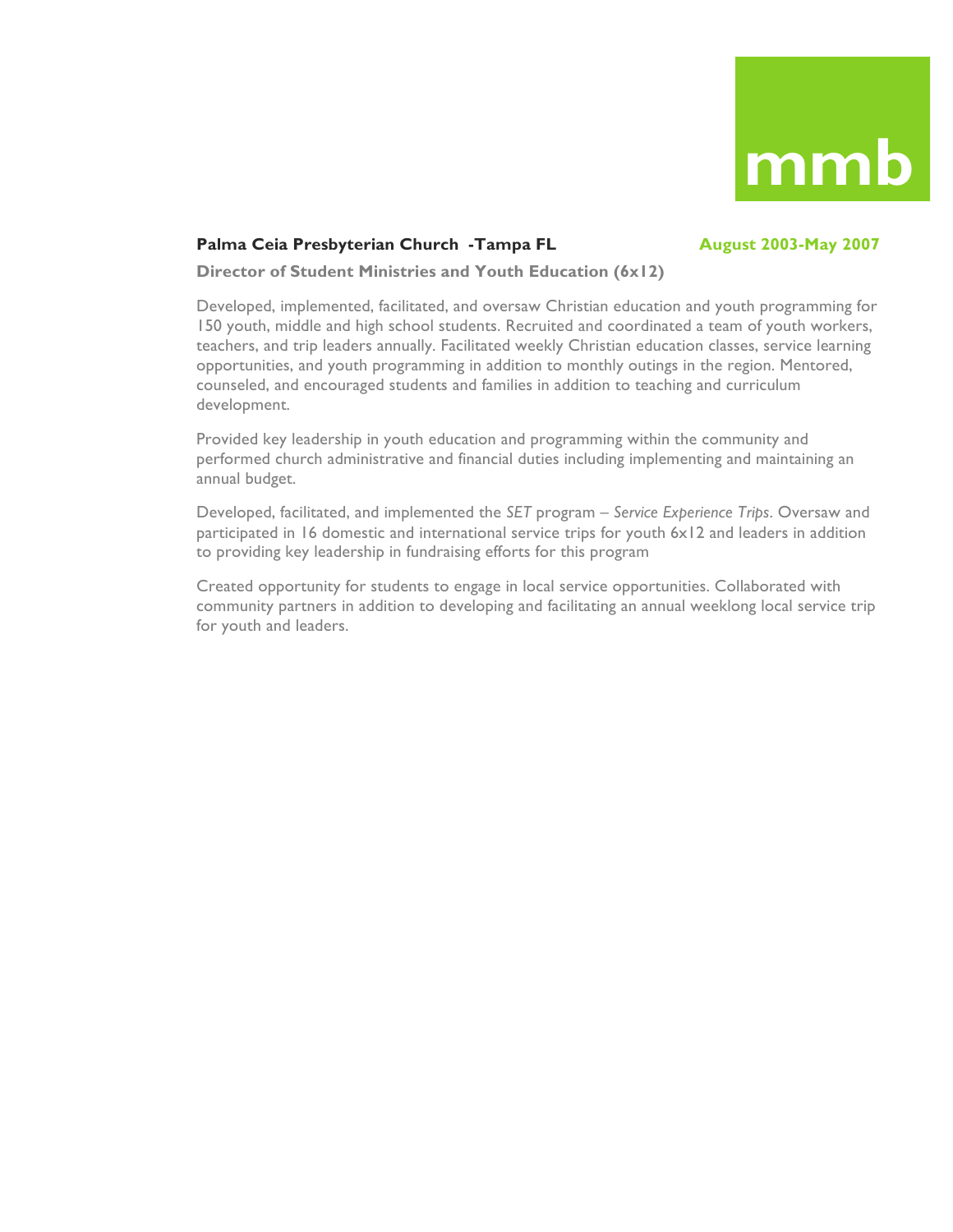| <b>Education</b>                                  | Masters of Divinity, George Fox University, Portland OR -2010<br>Masters Thesis: Feminist liberation theology as praxis within the context of apartheid-area South<br>Africa                                                                                                                                                                                                                                                                                                                                                                            |
|---------------------------------------------------|---------------------------------------------------------------------------------------------------------------------------------------------------------------------------------------------------------------------------------------------------------------------------------------------------------------------------------------------------------------------------------------------------------------------------------------------------------------------------------------------------------------------------------------------------------|
|                                                   | MA in Theological Studies, George Fox University, Portland OR -2009<br>Concentration in Church History and Feminist Liberation Theology                                                                                                                                                                                                                                                                                                                                                                                                                 |
|                                                   | BA in Political Science and Theology, Gordon College, Wenham Mass -2003<br>Chinese Studies Abroad (Xiamen, PRC) -Fall 2000                                                                                                                                                                                                                                                                                                                                                                                                                              |
|                                                   | Certificate: Civic Leadership Academy with the American Democracy Project<br>Indiana University of South Bend - Spring 2017                                                                                                                                                                                                                                                                                                                                                                                                                             |
| <b>Major</b><br><b>Writings</b><br>& Publications | -Marley, M. M. 2009. "The Boldest Meal: A Reflection on the Eucharist Theology of Denise<br>Ackermann", in Ragbag Theologies: Essays in Honor of Denise Ackermann, Feminist Theologian of Praxis,<br>edited by Miranda Pillay, Sarojina Nadar, Clint Le Bruyuns, -Festschripht. Sun Press: Capetown,<br>South Africa.                                                                                                                                                                                                                                   |
|                                                   | -Marley, M. M. Unavoidable Presence: Contributions of feminist liberation theology as praxis in South<br>Africa: 1985-1997. MA thesis. George Fox University, 2010.                                                                                                                                                                                                                                                                                                                                                                                     |
| <b>Invited</b><br><b>Presentations</b>            | -Marley Bonnichsen, M.M (February 2015) The Role of Student Leader Development in<br>Successful Service-Learning Experiences: How deep understandings of mutuality, agency,<br>and impact are accomplished on immersion. Discussed student leadership development that<br>empowers student leaders to lead peers onto rich, mutually beneficial, positive immersion<br>experiences. Appalachian Summit on Service Learning Pedagogy & Practice 2015, Carson Newman<br>University- Jefferson City TN.                                                    |
|                                                   | -Marley Bonnichsen, M.M (February 2014) Catholic Social Teaching: Finding Jesus' Way in a<br>Time of Uncertainty. Shared the history of CST in the church and 21st century manifestations in<br>relation to millennials and the world we live in today. Ancilla College - Plymouth IN.                                                                                                                                                                                                                                                                  |
|                                                   | -Marley Bonnichsen, M.M. (February 2013) Collaboration for Social Impact: Social<br>Entrepreneurship and the Moreau Center for Service and Leadership. Shared the creation<br>and founding of the UP AshokaU Social Entrepreneurship Project, a social entrepreneurial service<br>learning initiative and a model of leveraged funding and holistic investment created to support the<br>project. This model sees collaboration and risk as key assets to nurturing student innovation.<br>Ashoka Exchange 2013, University of San Diego- San Diego CA. |
|                                                   | -Marley Bonnichsen, M.M. (August 2012) Feminist Liberation Theology in the 21st Century<br>and a Way Forward. Shared the foundations and formation of FLT out of late 20th century<br>religious pluralism and its legitimacy as a viable lens in which to see both faith and life moving                                                                                                                                                                                                                                                                |

forward into the future. *Wild Goose NW Conference,* Corvallis Oregon.